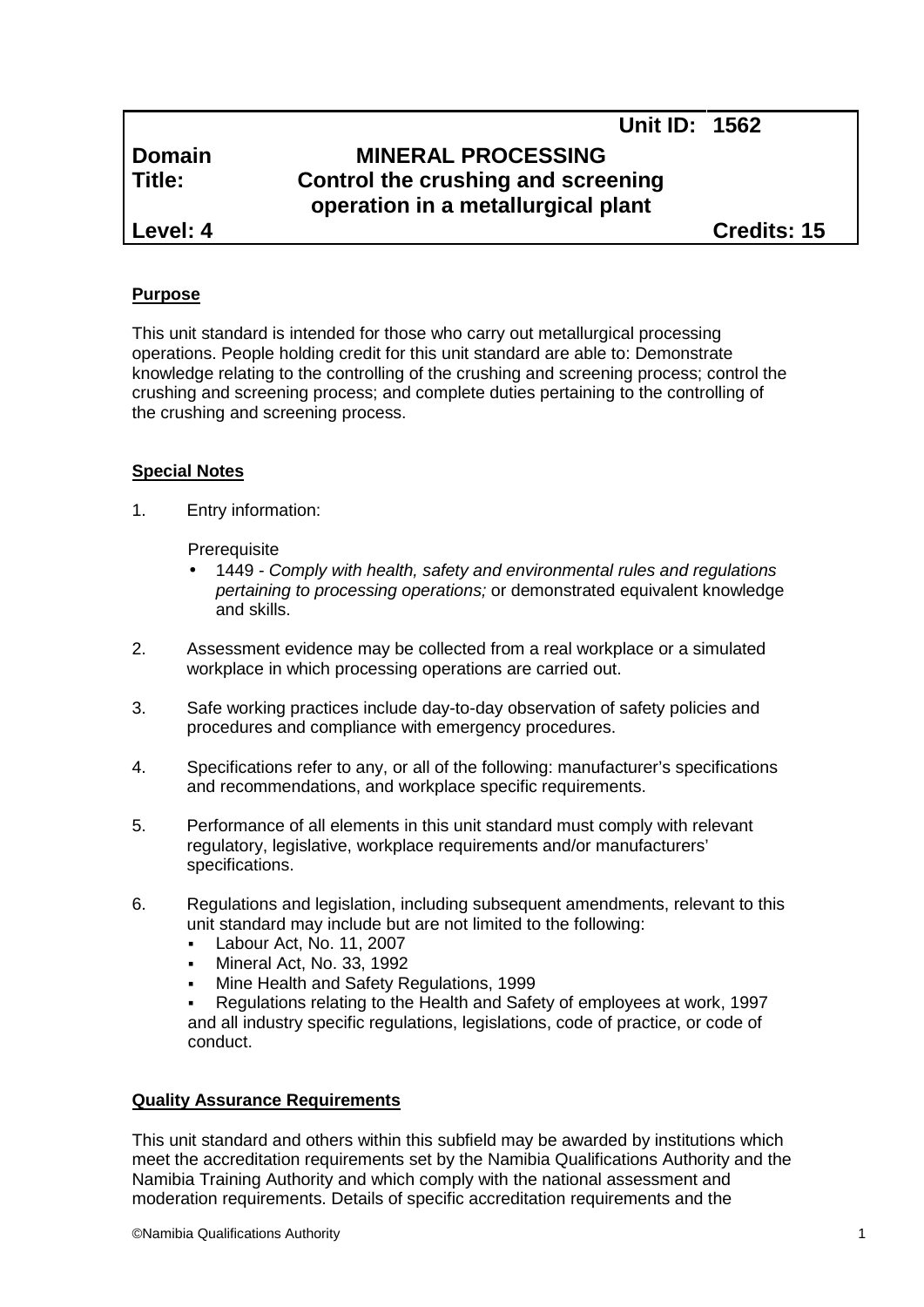national assessment arrangements are available from the Namibia Qualifications Authority and the Namibia Training Authority. All approved unit standards, qualifications and national assessment arrangements are available on the Namibia Training Authority website www.nta.com.na.

# **Elements and Performance Criteria**

## **Element 1: Demonstrate knowledge relating to the controlling of the crushing and screening process**

## **Performance Criteria**

- 1.1 The occupational safety and health and risk management requirements are explained.
- 1.2 The importance of controlling the crushing and screening process is described in terms of achieving specified production requirements.
- 1.3 The security requirements and emergency procedures pertaining to the crushing and screening process are explained.
- 1.4 The communication requirements pertaining to the crushing and screening process are described.
- 1.5 The process flow and interlock systems of the crushing and screening process are described in terms of operational requirements.
- 1.6 The operating procedures, parameters and control methods of the crushing and screening process are explained in terms of workplace and legislative requirements.
- 1.7 Corrective actions, in case of sub-standard conditions and problems be encountered, are described.

#### **Element 2: Control the crushing and screening process**

#### **Range**

Inspections include but are not limited to the availability of personal protective equipment and safety equipment; the availability and use of tools and equipment; the condition of safety devices and adherence to safety requirements; the availability and utilisation of process equipment and consumables; the present status of the process; potential hazards and risks; and potential security risks or breaches.

#### **Performance Criteria**

- 2.1 Workplace hazards and associated risks towards self and others are identified, minimised or eliminated according to workplace procedures and legislative requirements.
- 2.2 The crushing and screening process system is inspected according to workplace procedures.